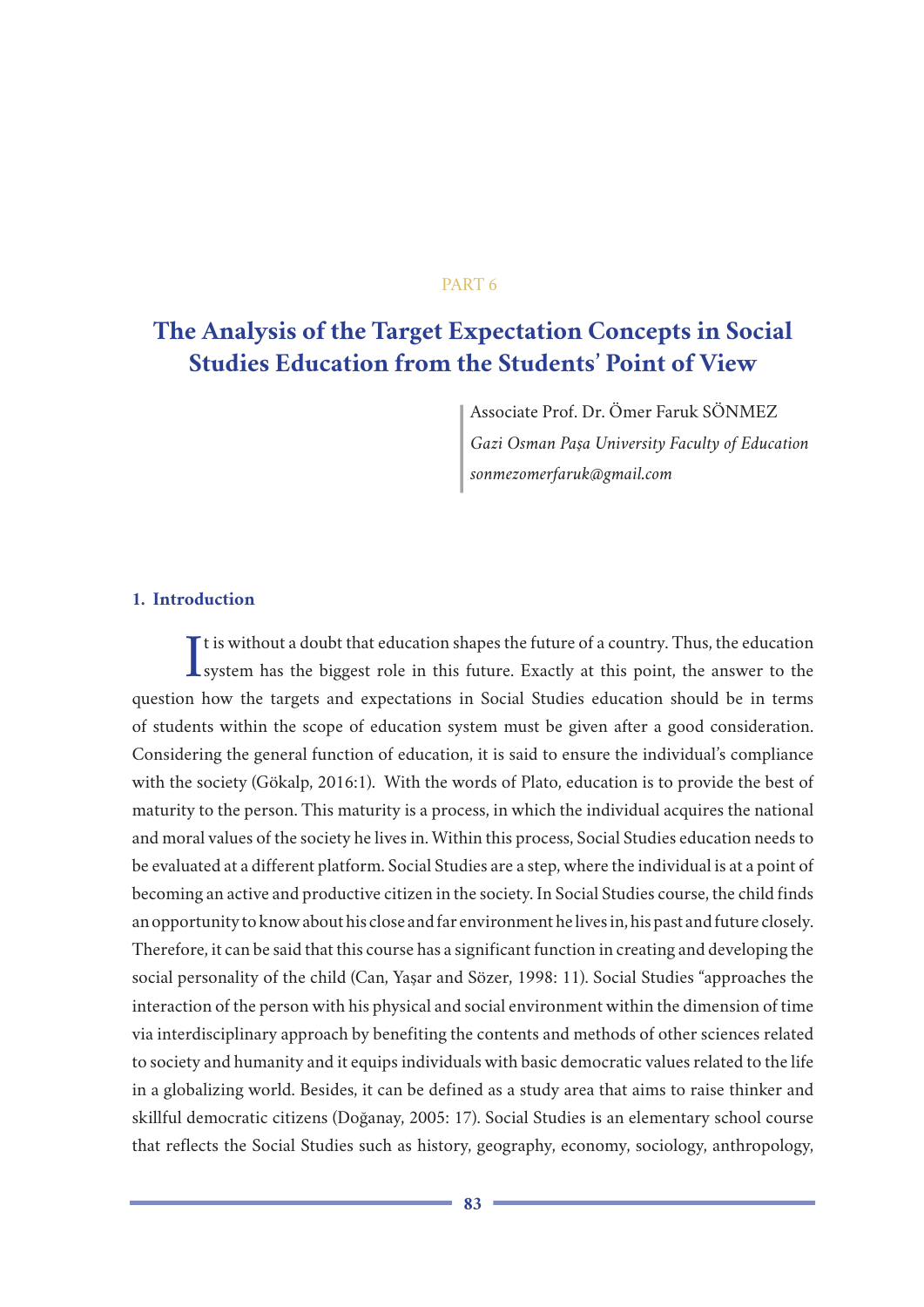psychology, philosophy, political science and subjects such as citizenship knowledge; includes the combination of learning fields under a unit or theme; studies the interaction of the people with their social and physical environment within the context of past, today and future; and was created with the understanding of collective education (MEB,2005:12). It is also stated that raising new generations that live in the Republic of Turkey, connected to each other with Ataturk nationalism, protect the gains of the Republic; maintain the positive aspects of our traditional values, and also ready to accept contemporary and universal values are main responsibilities of Social Studies education (Safran, 2008:15). Özdemir (2006:7) stated in his study that NCSS (1992) explained the aims of the Social Studies course as the following: being aware of the important developments experienced in the world, taking part in participation and observation activities at home and in society, gaining the skill of decision making that is suitable to democratic understanding, defining individual and cultural understanding of identity within the context of social life. In that context, when the definitions and national and universal aims in regard to the Social Studies course are analyzed, it is seen that Social Studies course prepares the students for the social life by providing them with necessary basic information, skills and attitudes and in that sense has the qualifications of a basic course. As it is widely known, the aim of Social Studies education is not only to raise democratic and good citizens but also to provide the students with basic values and skills that need to be found in the citizens (Aksu, 2015: 209). Barr, Barth and Shermis, (1977) conducted one of the first studies in regard to what the basic approaches towards Social Studies education are. In their studies, they focused on the three approaches concerning the Social Studies teaching. These approaches were Social Studies as the conveyance of citizenship, Social Studies as a social science and Social Studies as reflective research (Öztürk and Deveci, 2011:2). The aim in the approach of Social Studies as citizenship is to teach students the duty and responsibilities of citizens in a short cut. In parallel with this, the aim of Social Studies education is seen the conveyance of basic values and faiths accepted by the society to young generations (Çulha Özbaş and Erbudak, 2015:308). Social Studies as a social science are based on the assumption that gaining knowledge, skill and values of Social Studies is the best preparation for effective citizenship (Öztürk and Deveci, 2011:3). The other one is the Social Studies as reflective research field. The general aim of this approach is to help students learn to make decisions about the problems and situations that affect them (Doğanay, 2003:21). In addition to this, the aim is to provide the student with the ability to make decisions and become an effective person accordingly. In this way the students gain research abilities (Kılıçoğlu,2014: 7). While taking steps towards this direction, it is necessary to take the learning differences in children into consideration (Öztürk and Saydam, 2017:4). When Social Studies course teaches about citizenship, it will perform this with values that cannot be separated from the citizenship education together with the character education (Sönmez and Karatekin, 2017:733). In recent years it has been presented in Social Studies education reform reports that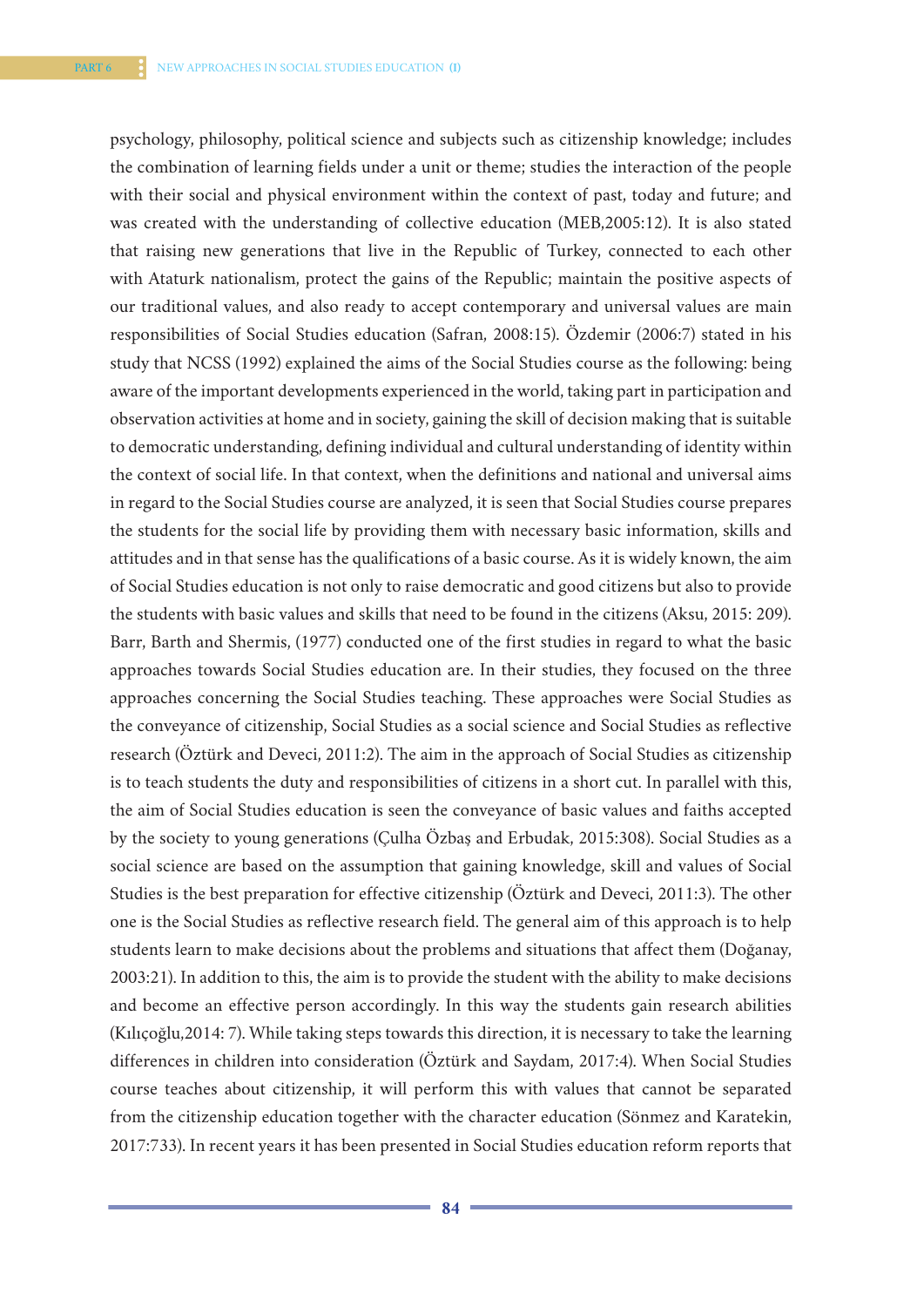citizenship education and human rights are the most important objectives of Social Studies education (Merey, Karatekin and Kuş, 2012: 796).

The aims within this context were reflected in the Social Studies program for the year 2005 in the following way.

In accordance with this understanding, 2005 Social Studies Program;

- $\checkmark$  Accepts that every student is a unique individual.
- $\checkmark$  Sheds light to the future lives of the students and shows awareness for the development of qualities expected from the individuals.
- $\checkmark$  Prioritizes learning and the actualization of learning by enabling the development of knowledge, concept, value and skills.
- $\checkmark$  Encourages students to think, ask questions and exchange ideas.
- $\checkmark$  Aims that the students are raised to become healthy and happy individuals physically and mentally.
- $\checkmark$  Centralizes national identity and gives importance to the adoption of universal values.
- $\checkmark$  Aims that the students develop in spiritual, ethical, social and cultural aspects within the frame of their own customs and traditions.
- $\checkmark$  Gives importance that the students are raised as individuals that know about and use their rights and fulfill their responsibilities.
- $\checkmark$  Ensures that the students have awareness towards the social problems.
- $\checkmark$  Ensures the students use their experiences and interact with their environment throughout their learning process.
- $\checkmark$  Gives importance to the variety of learning-teaching method and techniques so as to reach every student.
- $\checkmark$  Enables assessment of the learning and teaching processes within their flow of time by checking the student work files periodically (MEB, 2005:13).

12 articles given above present the aims of Social Studies course. Actually, while it is attempted to present the aims, expectations from the students are listed as well. The aims of Social Studies education also shape the aims of the individuals that will constitute our society.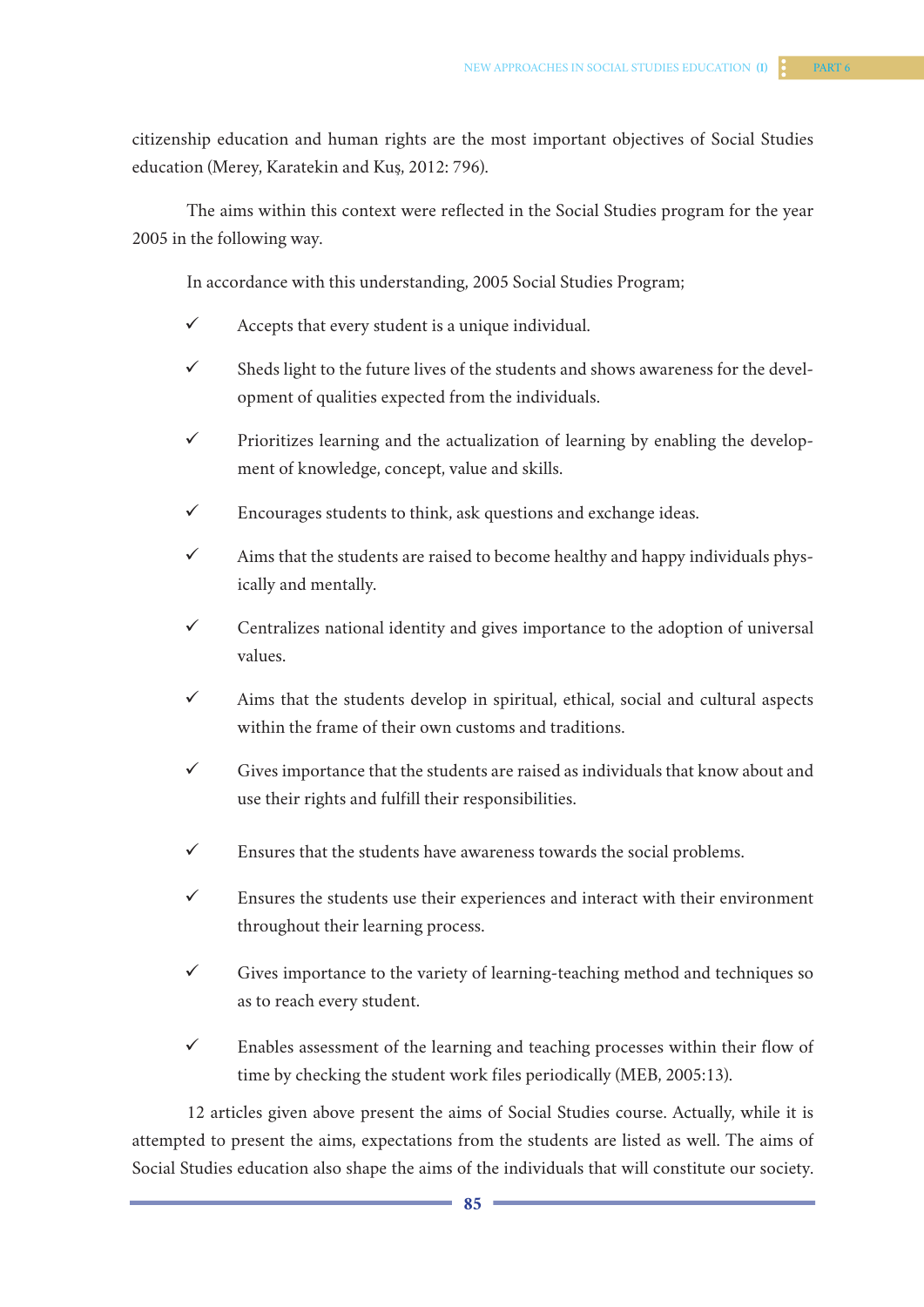With this course it can be said that the students will learn that they are individuals, they will be raised based on their qualities, knowledge, concept, skills and values, they will think and ask questions, they will learn about protecting their national identity and adopting the customs and traditions of their society, know about their rights and responsibilities, embrace the social problems, be in contact with the environment and in return the method and techniques will be used to enable student learning and throughout this process the evaluations will be conducted. The content includes the aims and the expectations from the students in accordance with these aims. In the study of (Çetin, 2016:68) it was found that when students are making sense of Social Studies they are aware of the subject fields, they gain certain knowledge, skill and values towards their individual and social developments and also acquired certain information regarding the science, technology and social change areas as part of their learning process.

#### **1.1. General Aims of 1998 Social Studies Program**

- $\checkmark$  Raises students to be dedicated to their family, country, nation, Atatürk reforms and principles and hardworking, researching, self-sacrificing, entrepreneur good persons and good citizens.
- $\checkmark$  Enables students understand that they are the children of a great nation by grasping the importance of Turkish nation in world history, honorable past and place among the nations and the services that nation provided for humanity and acquire a character that can afford any kind of sacrifice so as to actualize the ideal of the Turkish nation.
- $\checkmark$  Ensures that students know that the Republic of Turkey is a national, democratic, secular and social law state that is based on human rights; grasp the features and importance of the republican regime.
- $\checkmark$  Makes sure that the students comprehend that living as a society is a must and the concept of nation and the character of the Turkish nation; strengthen the feelings of love, respect and trust towards the Turkish nation, Turkish flag, Turkish soldier and army.
- $\checkmark$  Embraces the intelligence and talent, love of science and art, aesthetic taste and the greatness of the sense of humanity and turn these superior features into behavior.
- $\checkmark$  Treasures nation and country works above anything else and turns providing service to the country with heart and soul into a habit.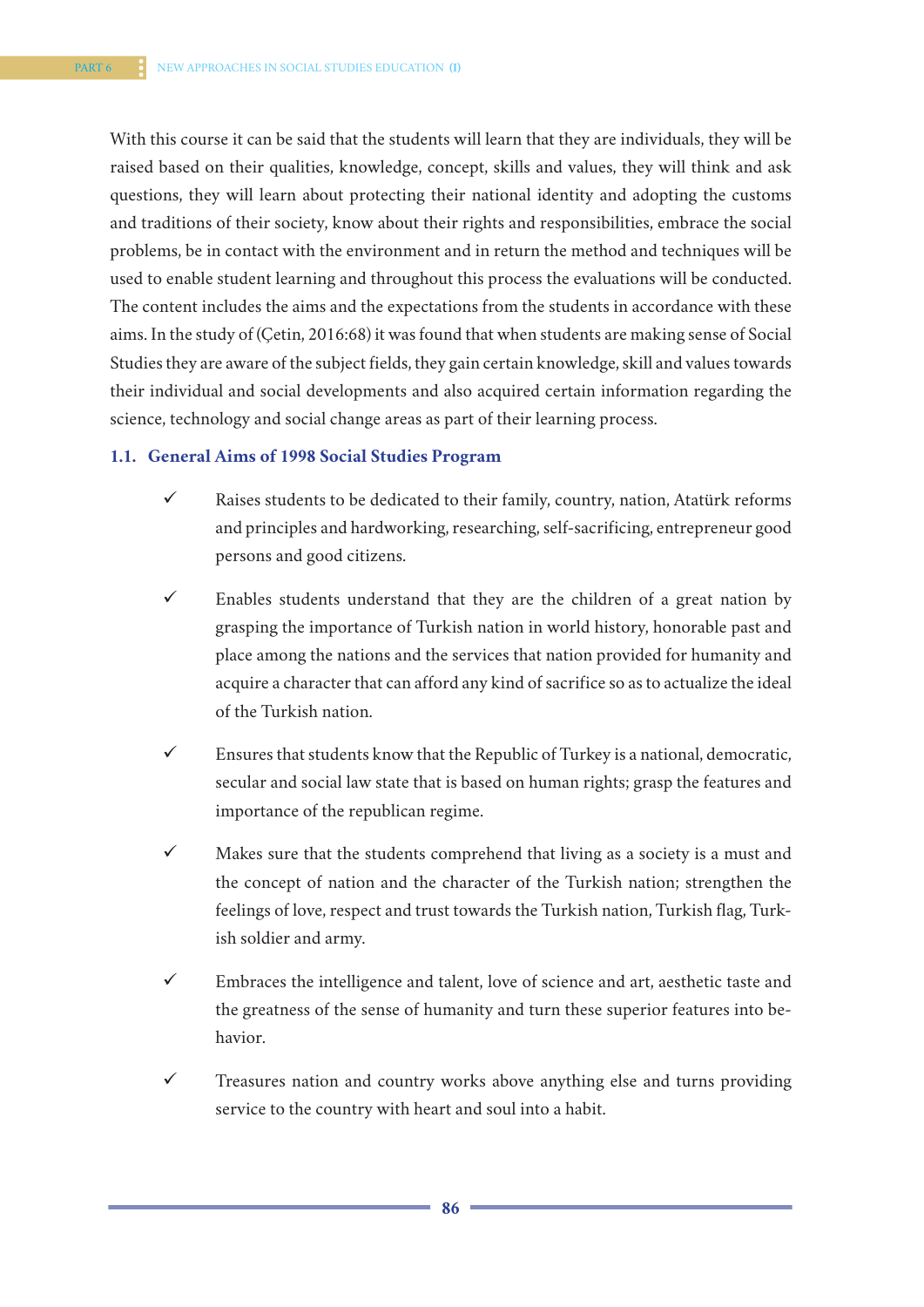- $\checkmark$  Recognizes the important Turkish figures that contributed to our nation and humanity in history; teaches how the farsightedness, great comprehension, courage, sacrifice and heroism of the persons giving direction to the historic events in time and place impacted the flow of history.
- $\checkmark$  The students comprehend and appreciate not only the national but also the universal aspects of Mustafa Kemal Atatürk and other important Turkish figures that guided the society; they see the humanitarian duties of our nation and recognize the need for love, respect and service towards humanity.
- $\checkmark$  They understand the meaning of Turkish reform, its importance in different aspects, its impact on the welfare and happiness of Turkey and the future of this country; they are raised to become self-sacrificing Turkish children that are loyal to the values of Turkish reform, ready to protect them at all times.
- $\checkmark$  They comprehend that today's civilization is the work of a long past; they understand the service and share of Turkish nation within this civilization and thus reach to the awareness to risk any sacrifice in order to "carry our national culture beyond the level of contemporary civilization level" as per the directives of Atatürk.
- $\checkmark$  They develop the skills of thinking, researching and reasoning by comparing the causes and results of the social, economic and political events of the past with today's world so as to evaluate today better.
- $\checkmark$  They become competent enough to assume duty and responsibility anywhere, become loyal to the family integrity, develop the sense of responsibility and duty for the welfare and happiness of the family.
- $\checkmark$  They adopt the concept of law, gain the sense and habit of complying with the law and state authority.
- $\checkmark$  Recognize old, new art and cultural works around them and our national values such as museum and monuments and learn about the necessity to protect them.
- $\checkmark$  They understand that people need each other; appreciate the importance of taking part in group activities and helping others and become competent in them.
- $\checkmark$  They embrace the fact that people shoulder mutual rights and responsibilities, and understand that they have to show respect and tolerance towards their views and beliefs.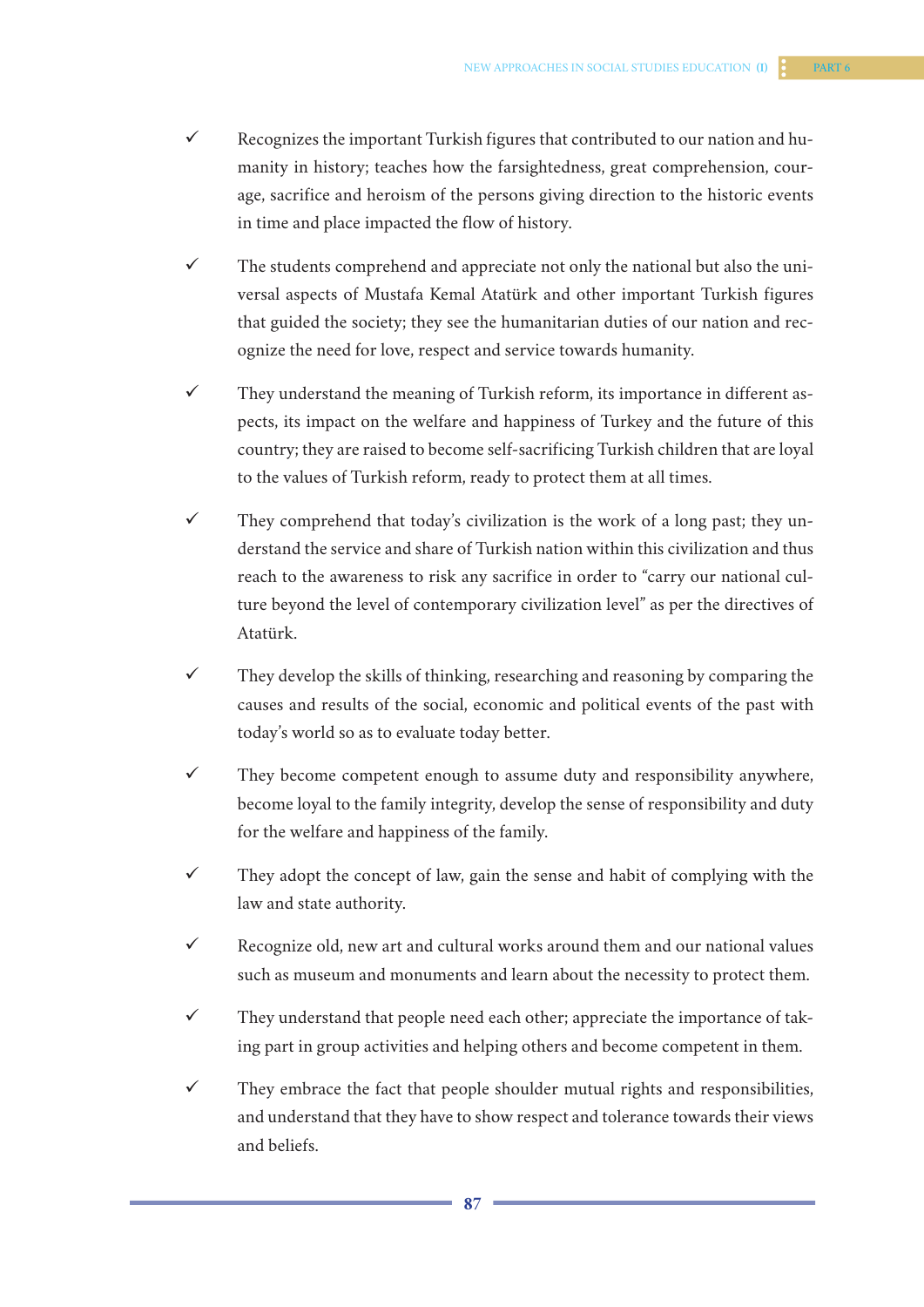- $\checkmark$  They learn to apply the rules of working, taking responsibility, helping and making decisions together.
- $\checkmark$  They learn to arrange all their works in accordance with the rules of democratic life.
- $\checkmark$  They understand the basic principles on which the family, school and social life depend and the obligation to live as a society.
- $\checkmark$  They turn compliance with the traffic rules into habit.
- $\checkmark$  They recognize the importance of our country's place in the world, and willingly develop the sense of responsibility in the development of our country.
- $\checkmark$  They acquire general knowledge in regard to the relationship of Turkey with its close and far neighboring countries and other countries of the world.
- $\checkmark$  They learn about the geographic features of the other country and regions that the Turks live in and understand that the Turks are a great nation living in a wide area.
- $\checkmark$  They analyze the mutual impact of people on each other and the geographic environment as well as the human communities' ways of living and getting by; they are raised to become knowledgeable and effective citizens in the economic development of the country.
- $\checkmark$  They make use of plans, sketches and graphics by acquiring information about them.
- $\checkmark$  They understand the importance of environment protection for today and the upcoming years.
- $\checkmark$  They comprehend that a livable environment is a fundamental human right.
- $\checkmark$  They recognize the economic values of the immediate vicinity and the national resources and understand that protecting them is their responsibility.
- $\checkmark$  They gain the habit of using carefully and protecting their own belongings and school belongings and tools.
- $\checkmark$  They gain the habit of being thrifty and following a planned study.
- $\checkmark$  They learn about the basic information in regard to production, consumption and distribution.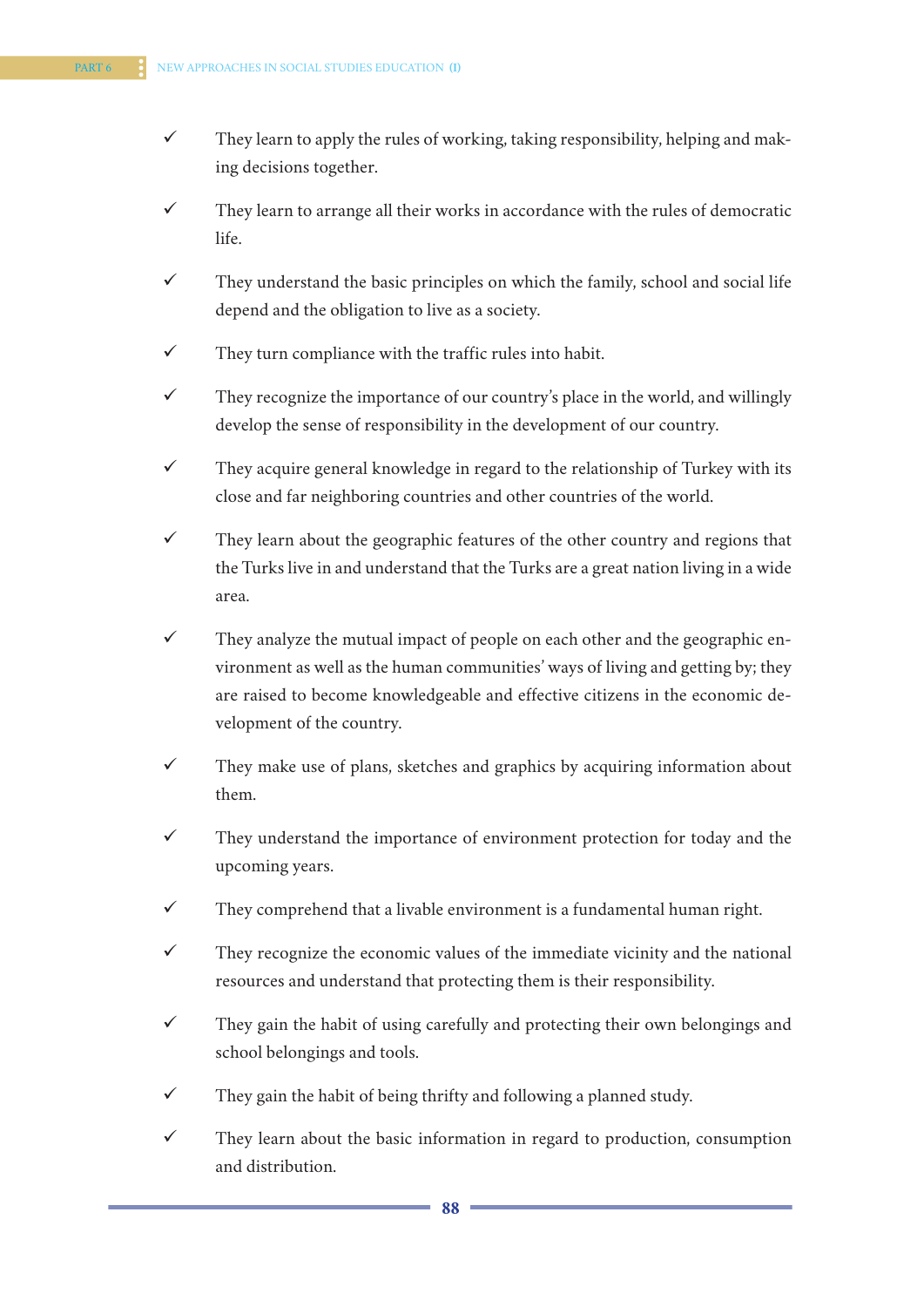- $\checkmark$  They analyze the way the human communities live and survive and learn about the economic relationships among them.
- $\checkmark$  They comprehend the meaning of tourism and especially the importance for our country.
- $\checkmark$  They understand the impact of the population growth rate on education and economy (MEB,1998).

Social Studies, taught as a course in the primary school and middle school stages in our country, try to fulfill the duties of actualizing the general aims of Turkish National Education System and reaching the aims determined as an education program (Akdağ, 2009: 3). The sentence of 34 general aims with multiple meanings was arranged as the sentence of 131 general aims with singular meaning (Koçak, 2002). In the study of Akpınar and Kaymakçı (2012), the descriptive data in regard to the general aims of 1998 Social Studies program state that the aims were citizenship (47.06%), geography (17.65%), citizenship and geography (17.65%), citizenship and history (14.71%) and history (5.88%). The general aims of 1998 Social Studies education program consist of four main parts; 1- Aims in terms of Citizenship Duties and Responsibilities, 2- Aims in terms of Relationship Among People in a Society, 3- Aims in terms of the Ability to Know the Environment, Country and World, 4- Aims in terms of Developing the Idea and Skills of Economic Living. In the context of target expectation, it can be interpreted that the aims of 1998 Social Studies program were evaluated in terms of citizenship education, which is the nature of Social Studies (Koçoğlu, 2012: 10).

# **General Aims of 2005 Social Studies Program**

- $\checkmark$  The student recognizes his physical and emotional characteristics; interest, wish and abilities as a free individual.
- $\checkmark$  The student is raised as a citizen of the Republic of Turkey with a national consciousness that loves his homeland and nation, knows and uses his rights, fulfills his responsibilities.
- $\checkmark$  The student recognizes the place of Atatürk Principles and Reforms in social, cultural and economic development of the Republic of Turkey, and is willing to maintain the secular, democratic, national and contemporary values.
- $\checkmark$  The student knows that the rules of law bind everyone, and every person and institution is equal before the law.
- $\checkmark$  The student comprehends the fundamental elements and processes that make up of the Turkish culture and history, and accepts the necessity to protect and develop the cultural heritage that enables the creation of national consciousness.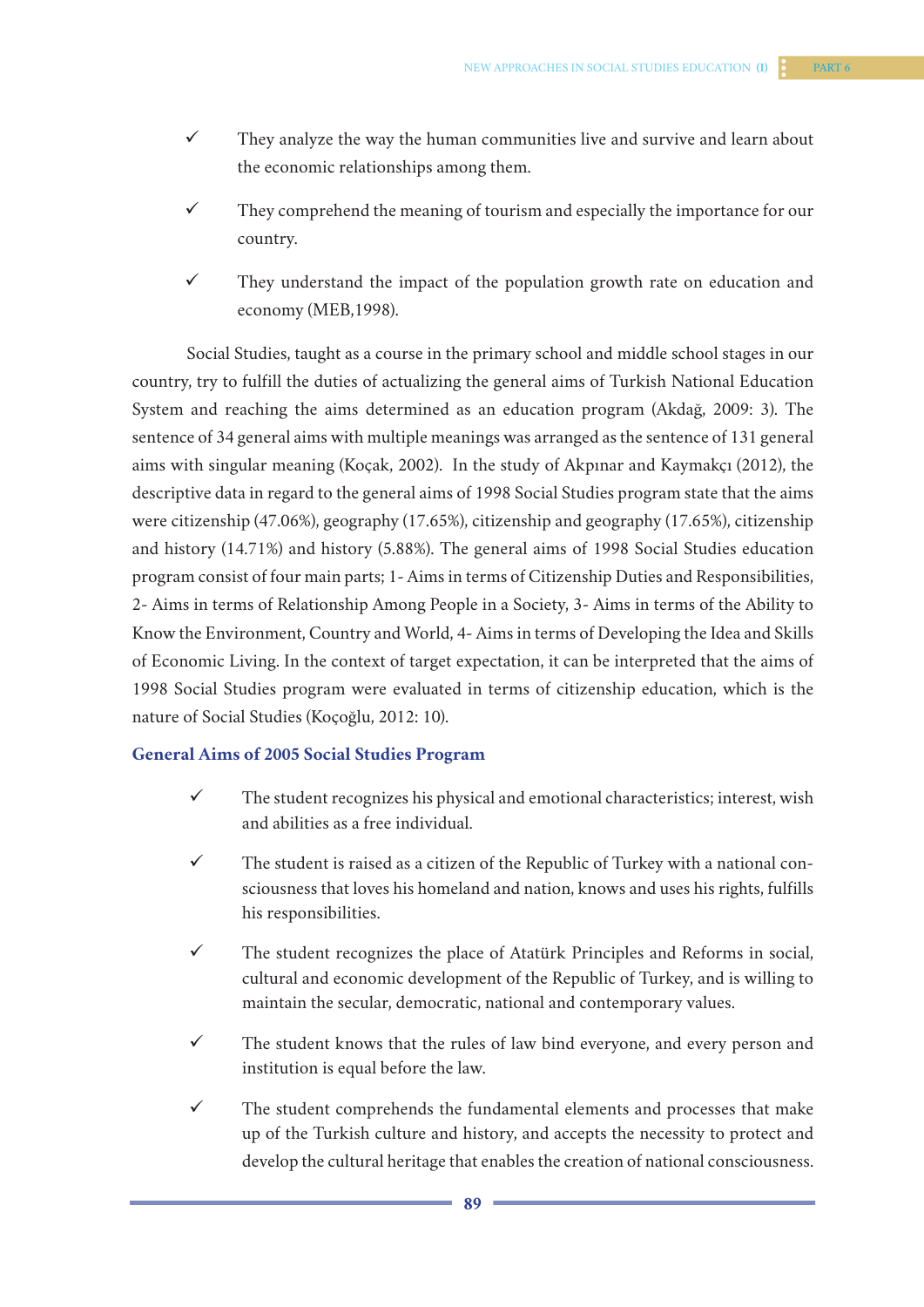- $\checkmark$  The student knows about the geographical features of the environment he lives in and of the world, and explains the interaction between humans and the natural environment.
- $\checkmark$  The student uses, arranges and improves the information appropriately and in various ways (map, graphic, table, globe, diagram, timeline etc.).
- $\checkmark$  The student understands the fundamental concepts of economy and comprehends the place of national economy in development and international economic relationships.
- $\checkmark$  The student recognizes the professions and believes in the importance of working in social life and in the necessity of each profession.
- $\checkmark$  The student questions the historical evidences belonging to different periods and spaces and determines the similarities among the people, objects, events and facts, and recognizes the change and continuities.
- $\checkmark$  The student comprehends the development process of science and technology and their impact on the social life and thus uses the information and communication technologies.
- $\checkmark$  The student seeks for scientific ethic in accessing, using and producing information by taking scientific thinking as basis.
- $\checkmark$  The student makes use of the fundamental concepts of Social Studies when explaining the relationships between the individual, society and state.
- $\checkmark$  The student believes in the importance of participation, and puts forth unique views for the solution of personal and social problems.
- $\checkmark$  The student comprehends the historical processes of the concepts of human rights, national sovereignty, democracy, secularity and republic and their impact of today's Turkey, and regulates his life in accordance with the democratic rules.
- $\checkmark$  The student analyzes the intersocietal political, social, cultural and economic interaction in different era and spaces.
- $\checkmark$  The student shows sensitivity towards subjects that involve his country and the world by having the awareness of being part of humanity (MEB, 2005:11).

When analyzed in the context of target and expectations, a bigger and systematic emphasis on cognitive, affective and psychomotor features were observed in 2005 Social Studies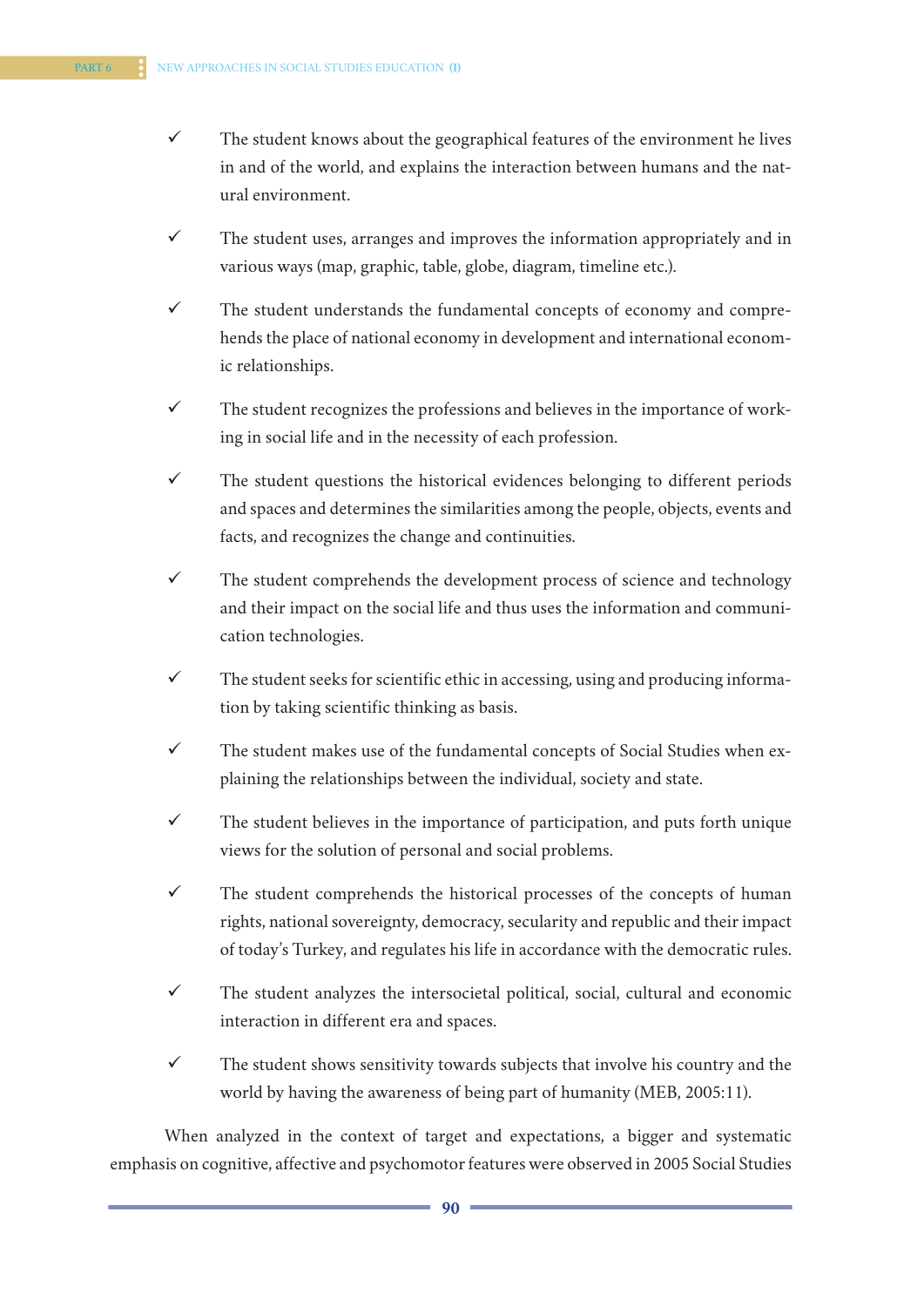education program in comparison to other education programs (Akpınar and Kaymakcı, 2012: 624). Social Studies provide students with the acquisition of the sense of responsibility, and the skills and behaviors for producing solutions to social problems (Aykaç, 2007:47). In line with the general aims, the targets and expectations from students via Social Studies course are listed in 17 articles. Recognition of interest, wish and abilities as an individual, raising as an individual that loves his country, nation and state, being adhered to Atatürk principles and reforms, maintaining the secular and national values, believing in the superiority of law and knowing it along with the reasons, being aware of the fundamental factors and processes that make up of Turkish culture and history, recognizing the world he lives in and knowing about the nature human interaction, being able to use the knowledge in place and time in his life, knowing about economy and professions, sensing changes and continuities belonging to different eras, contributing to science and technology and contributing to his country, evaluating the relationship between individual, society and state, believing in the importance of participation, giving importance to human rights and national sovereignty, analyzing the intersocietal events in different periods, and showing awareness towards subjects that involve his country and the world are among the expectations of 2005 Social Studies education program. Without a doubt, these expectations will be actualized in accordance with an aim. That aim in question is the nature of Social Studies education. That is to say, to raise individuals to be loyal to their country and love their nation. Therefore the Social Studies course aims make the lives of the students suitable for daily life (Gülüm and Ulusoy, 2008:114). In a study conducted by Kulaç and Uslu (2014), they reached to the conclusion that the way the Social Studies course is taught today gained general culture, taught Turkish geography to students and prepared them to the social life. With Turkish geography, the foundation for the patriotism is laid. The main source for the development and establishment of the sense of patriotism is the geography education (Aksoy, 2003). Geography gains in Social Studies education create the basis for these. Based on these ideas, the biggest responsibility of the geography teachers is to ensure the raising of patriotic citizens that will be needed by Turkey, know about, protect and develop their own values (Çifçi and Dikmenli, 2016:852). In this aspect, it is directly proportional to the general aims of Social Studies program.

#### **General Aims of 2017 Social Studies Program**

The general aims of Social Studies Course Education Program are stated in accordance with the aims and principles of Turkish National Education defined by the Basic Law of National Education numbered 1739 and are given as follows: With the Social Studies Course Education it is aimed:

 $\checkmark$  to raise individuals who love and always elevate their homeland and nation; who are aware of their rights and use them, who fulfill their responsibilities and have national consciousness as citizens of the Republic of Turkey,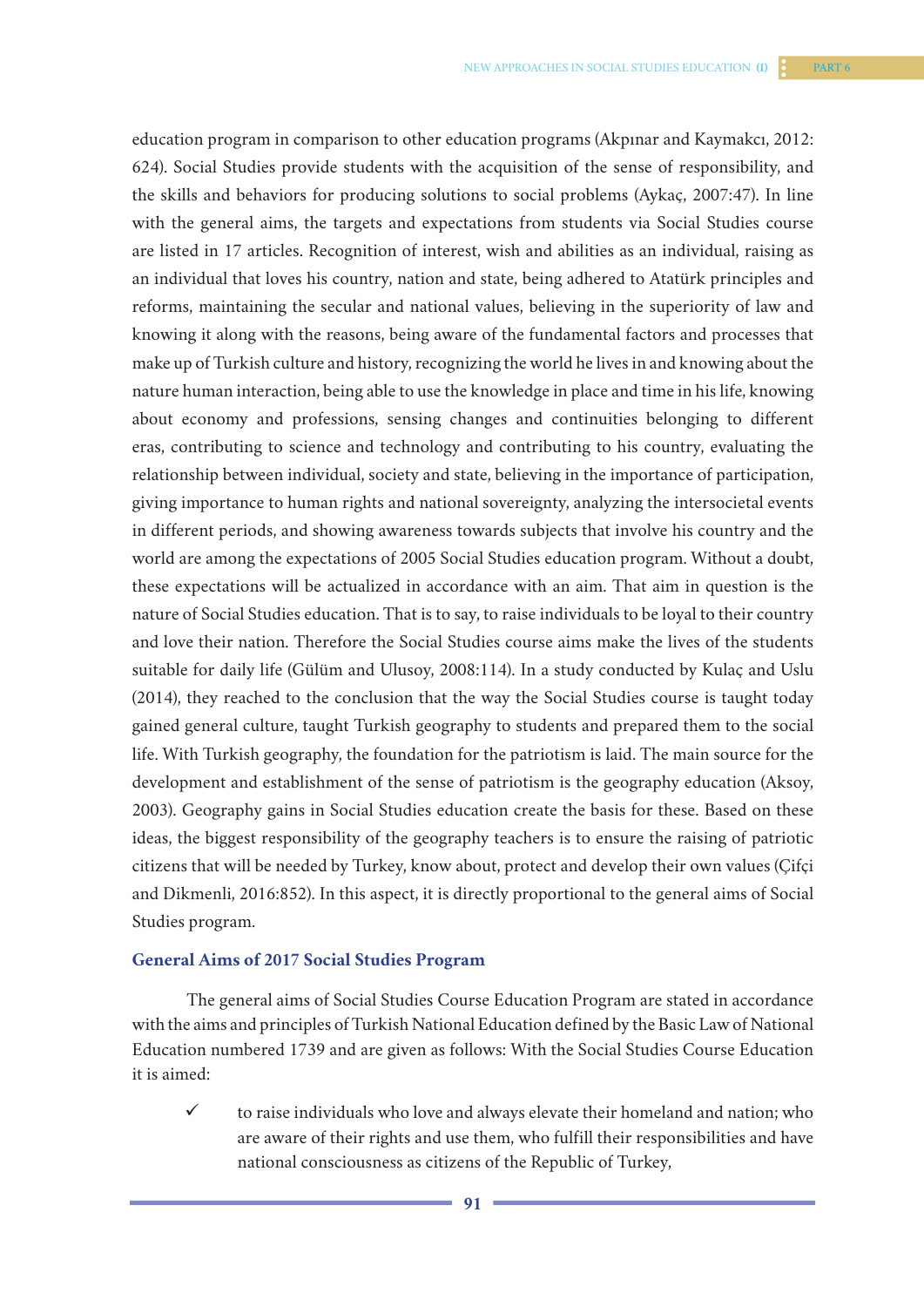- $\checkmark$  to recognize the place of Atatürk principles and reforms in the social, cultural and economic development of the Republic of Turkey, and willing to maintain the democratic, secular, national and contemporary values,
- $\checkmark$  to recognize that the rule of law binds everyone, every person and institution is equal before the law,
- $\checkmark$  to accept the need for protecting and developing the cultural heritage that make up of the national consciousness by comprehending the fundamental factors and processes that create the Turkish culture and history,
- $\checkmark$  to recognize the geographic features of the environment he lives in and of the world and to explain the interaction between humans and environment, and to develop their ability to recognize the space,
- $\checkmark$  to recognize the limitation of the natural environment and resources, to try to protect the natural resources within the environmental sensitivity, and to have an understanding of sustainable environment,
- $\checkmark$  to have the ability of thinking critically as individuals that know about accessing correct and reliable information,
- $\checkmark$  to comprehend the basic concepts of economy and the place of national economy in development and international economic relationships,
- $\checkmark$  to believe in the importance of working in social life and in the necessity and integrity of every profession,
- $\checkmark$  to question the historical evidences of different periods and places and to determine similarities and differences among the people, objects, events and facts, to recognize the change and continuities,
- $\checkmark$  to comprehend the development process of science and technology and their impact on the social life and thus use the information and communication technologies with awareness,
- $\checkmark$  to seek for scientific ethic in accessing, using and producing information by taking scientific thinking as basis,
- $\checkmark$  to be able to use basic communication skills as well as the fundamental concepts and methods of Social Studies so as to regulate the social relationship and the problems they encounter,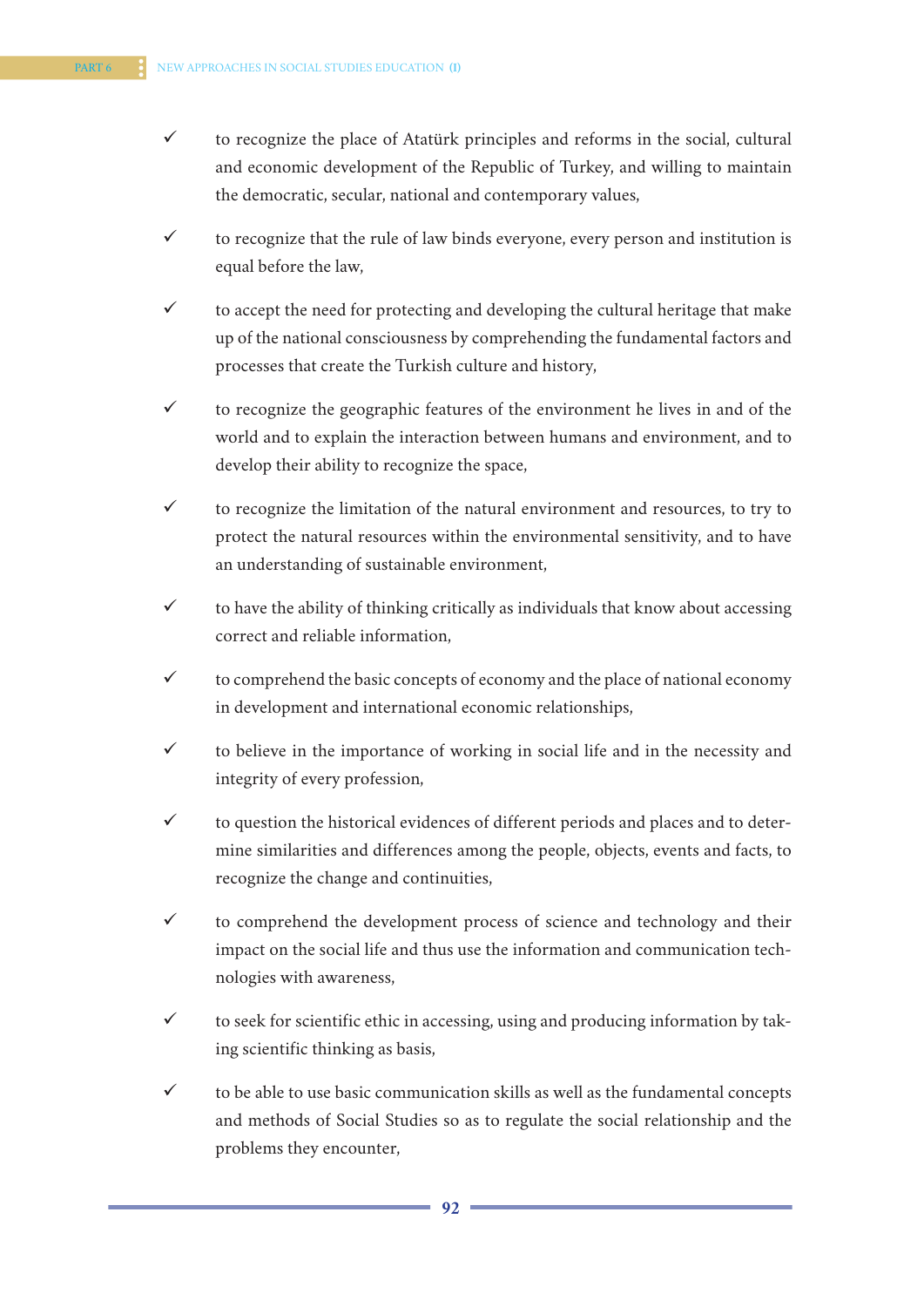- $\checkmark$  to believe in the importance of participation, to put forth unique views for the solution of personal and social problems,
- $\checkmark$  to comprehend the historical processes of the concepts of human rights, national sovereignty, democracy, secularity and republic and their impact on today's Turkey and to regulate their lives in accordance with the democratic rules,
- $\checkmark$  to know the importance and ways of becoming a virtuous person by taking national and moral values as basis and adopting the universal values,
- $\checkmark$  to show sensitivity towards subjects that involve their country and the world by having the awareness of being part of humanity,
- $\checkmark$  to recognize their interest, wish and abilities and physical emotional characteristics as an independent individual (MEB, 2017:5).

# **Results**

The general aims stated for 2005 Social Studies program with 17 articles were listed as 18 articles in 2017 Social Studies program. In the context of target and expectations, it is aimed for students via 2017 Social Studies program to become individuals that love their homeland, and nation with national consciousness, to comprehend the importance of Atatürk principles and reforms, to believe in the superiority of the rule of law, to understand the factors that make up of Turkish culture, to recognize the environment they live in and the world, to comprehend the limitations of natural resources, to know how to access correct and reliable information, to grasp the importance of national economy by knowing the fundamental concepts of economy, to have the awareness of work life and profession, to question the historical evidences in different era and spaces, to use the information and communication technology with awareness, to give importance to scientific ethic in using information, to use Social Studies concepts in social relationships, to adopt human rights, national sovereignty and democracy and apply them in their lives today, to adopt national and moral values, to be sensitive towards issues involving our country and the world, to be aware of physical and emotional characteristics as well as interests and wishes as free individuals. These aims were created in accordance with the targets of educating the young generations that are the future of our country as individuals that are committed to their homeland and nation. It is necessary for these target and expectations to be considered thoroughly by the students.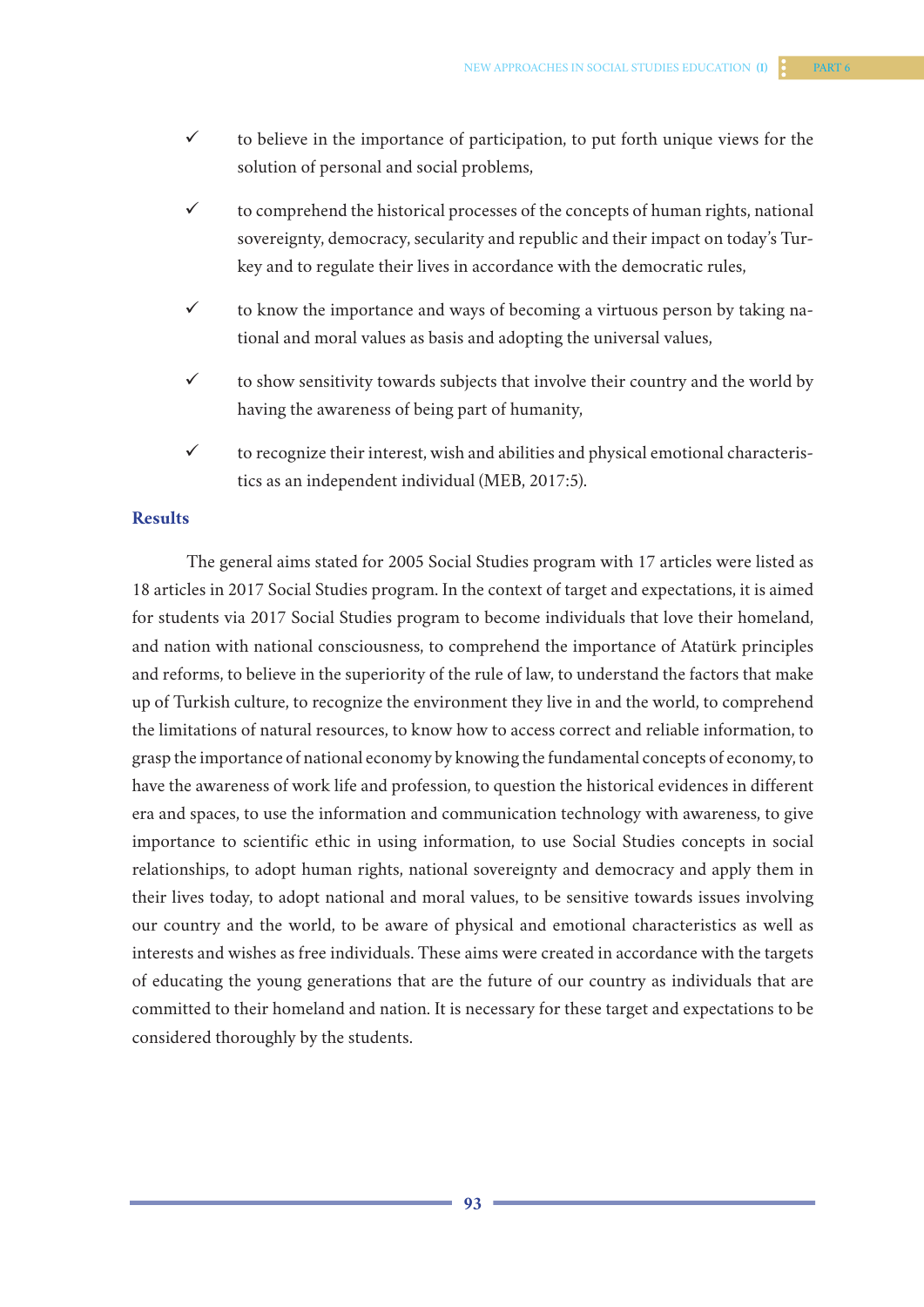#### **REFERENCES**

- Akdağ; H.(2009). İlköğretim 6. ve 7. Sınıf Sosyal Bilgiler Öğretim Programının Öğrenci Görüşlerine Göre Değerlendirilmesi (Konya İli Örneği), Selçuk Üniversitesi Sosyal Bilimler Enstitüsü Dergisi, sayı: 21, Konya.
- Akpınar, M ve Kaymakcı, S. (2012). Ülkemizde Sosyal Bilgiler Öğretiminin Genel Amaçlarına Karşılaştırmalı Bir Bakış, Kastamonu Eğitim Dergisi, Mayıs 2012 Cilt:20 No:2,ss 605- 626
- Aksoy, B. (2003). Millî Kimliğin Kazandırılmasında Coğrafyanın Önemi. Türk Yurdu, 23(194), 55- 59. Ankara
- Aksu; M. (2015). Sosyal Bilgiler Öğretmenlerinin 5. Sınıf Sosyal Bilgiler Dersinin Coğrafya İçerikli Ünitelerine İlişkin Görüşleri (Ankara İli Örneği), Akdeniz Üniversitesi Eğitim Bilimleri Enstitüsü İlköğretim Anabilim Dalı, Yayınlanmamış Yüksek Lisans Tezi, Antalya.
- Aykaç, N. (2007). İlköğretim Sosyal Bilgiler Dersi Eğitim-Öğretim Programına Yönelik Öğretmen Görüşleri. Elektronik Sosyal Bilimler Dergisi, 6 (22), 46-73.
- Barr, R. D., Barth, j. L., ve Shermıs,. S. (1977). Defining the Social Studies. Arlington.
- Can, G., Yaşar, Ş., ve Sözer, E. (1998). Sosyal Bilgiler Öğretimi. Eskişehir: Anadolu Üniversitesi Yayınları.
- Çetin, Ş. (2016). İlköğretim 7. Sınıf Öğrencilerinin Sosyal Bilgiler Dersine İlişkin Algılarının İncelenmesi, Uşak üniversitesi, Sosyal Bilimler Enstitüsü, Yayınlanmamış Yüksek Lisans Tezi, Uşak.
- Çifçi, T. ve Dikmenli, Y. (2016). "Üniversite Öğrencilerinin Vatan Algısı ve Geçmişe Dönük Değişimi / The Perceptions of University Students Regarding Homeland and Retrospective Change in These Perceptions", Turkısh Studıes -International Periodical for the Languages, Literature and History of Turkish or Turkic-, ISSN: 1308-2140, (Prof. Dr. Hayati Akyol Armağanı), Volume 11/3 Winter 2016, Ankara/Turkey, DOI Number: http://dx.doi.org/10.7827/TurkishStudies. 9286, p. 847-860.
- Çulha Özbaş, B. ve Erbudak K. (2015). Sosyal Bilgiler Öğretmenlerinin Sosyal Bilgiler Öğretiminin Amacına Yönelik Görüşleri, International Periodical For The Languages, Literature and History of Turkish or Turkic Volume 10/3 Winter 2015, p. 303-330.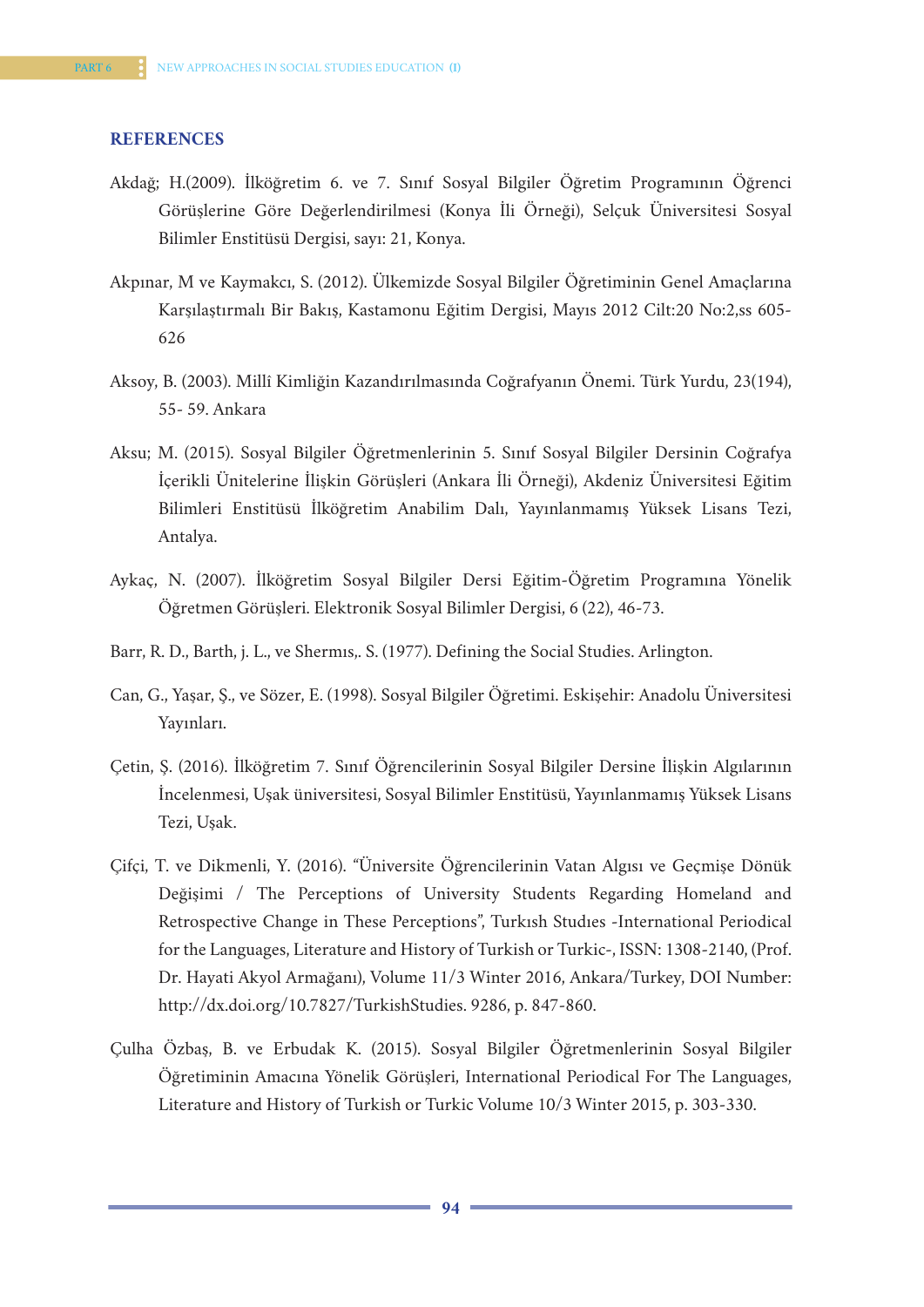- Doğanay A. (2003), Hayat Bilgisi ve Sosyal Bilgiler Öğretimi, (Ed) Cemil öztürk Dursun Dilek, Pegem A Yayıncılık: Ankara
- Doğanay, A. (2005). Sosyal Bilgiler Öğretimi, C. Öztürk ve D. Dilek (Editörler) Hayat bilgisi ve Sosyal Bilgiler Öğretimi, Ankara: Pegem A Yayıncılık.
- Gökalp, M. (2016). Öğretim İlke ve Yöntemleri , Pegem A Yayıncılık, Ankara.
- Kılıçoğlu, G. (2014), Sosyal Bilgiler Programı ve Öğretmen Yeterlilikleri, (Editör: Mustafa Safran), Sosyal Bilgiler Öğretimi, Pegem Akademi Yayınları, ss. 3-18, Ankara.
- Koçak, K. (2002). 1998 İlköğretim Sosyal Bilgiler Dersi Öğretim Programı 6'ncı Sınıf Türkiye Tarihi Ünitesi Amaçlarının Kazanılmışlık Düzeyi (Kastamonu Örneği), https:// drkemalkocak.wordpress.com adresinden 22.07.2017 tarihinde alınmıştır.
- Koçoğlu, E. (2012). Cumhuriyetten Günümüze İnsan Hakları ve Demokrasi Kavramları Açısından Sosyal Bilgiler Dersi Eğitim Programının İncelenmesi, Dicle Üniversitesi Sosyal Bilimler Enstitüsü Dergisi, Yıl 4, Sayı 7.
- Kulaç, A ve Uslu, S.(2014). Sosyal Bilgiler Dersinden Beklentilerin Karşılaştırılması, Turkish Studies - International Periodical For The Languages, Literature and History of Turkish or Turkic Volume 9/7 Summer 2014, p. 165-175, Ankara-Turkey
- MEB. (1998). Talim ve Terbiye Kurulunun 02.04.1998 tarih ve 62 sayılı kararı, Tebliğler Dergisi ( Nisan 1998; 2487 ).
- MEB. (2005). 6. ve 7. sınıf sosyal bilgiler programı [6th and 7th grade Social Studies program]. Ankara: MEB Yayınları.27.03.2017 tarihinde alınmıştır.
- MEB. (2017). Sosyal Bilgiler Dersi Öğretim Programı (ilkokul ve ortaokul 4, 5, 6 ve 7. sınıflar) [Social Studies curriculum (primary and secondary schools 4, 5, 6 and 7)]. retrieved from http://ttkb.meb.gov.tr on 27.07.2017 tarihinde alınmıştır.
- Merey, Z., Karatekin, K. ve Kuş, Z. (2012). İlköğretimde Vatandaşlık Eğitimi: Karşılaştırmalı Kuramsal Bir Çalışma, GEFAD / GUJGEF 32(3): 795-821 .
- Özdemir, D. (2006). "Sosyal Bilgiler Dersinin Düşünme Becerilerini Kazandırma Düzeylerine İlişkin Öğretmen Görüşleri". Yayınlanmış Yüksek Lisans Tezi. Eskişehir: Anadolu Üniversitesi, Eğitim Bilimleri Enstitüsü.
- Öztürk, C. ve Deveci, H. (2011). Farklı Ülkelerin Sosyal Bilgiler Programlarının Değerlendirilmesi, (Ed). Cemil Öztürk, Pegem A Yayıncılık, Ankara.